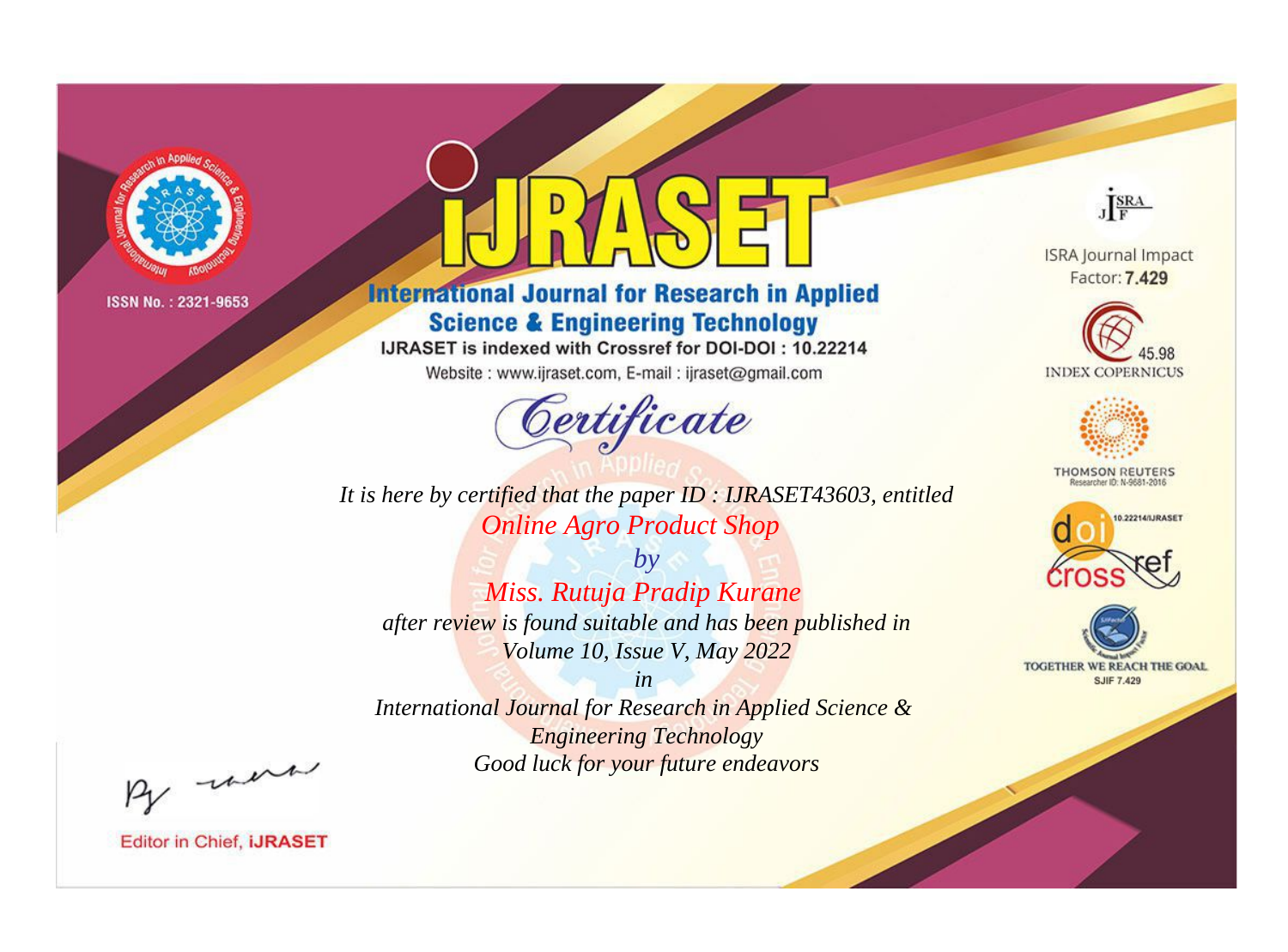

# **International Journal for Research in Applied Science & Engineering Technology**

IJRASET is indexed with Crossref for DOI-DOI: 10.22214

Website: www.ijraset.com, E-mail: ijraset@gmail.com



JERA **ISRA Journal Impact** 

Factor: 7.429





**THOMSON REUTERS** 



TOGETHER WE REACH THE GOAL **SJIF 7.429** 

*It is here by certified that the paper ID : IJRASET43603, entitled Online Agro Product Shop*

*by Miss. Anjali Bajirao Jogadande after review is found suitable and has been published in Volume 10, Issue V, May 2022*

*in* 

*International Journal for Research in Applied Science & Engineering Technology Good luck for your future endeavors*

By morn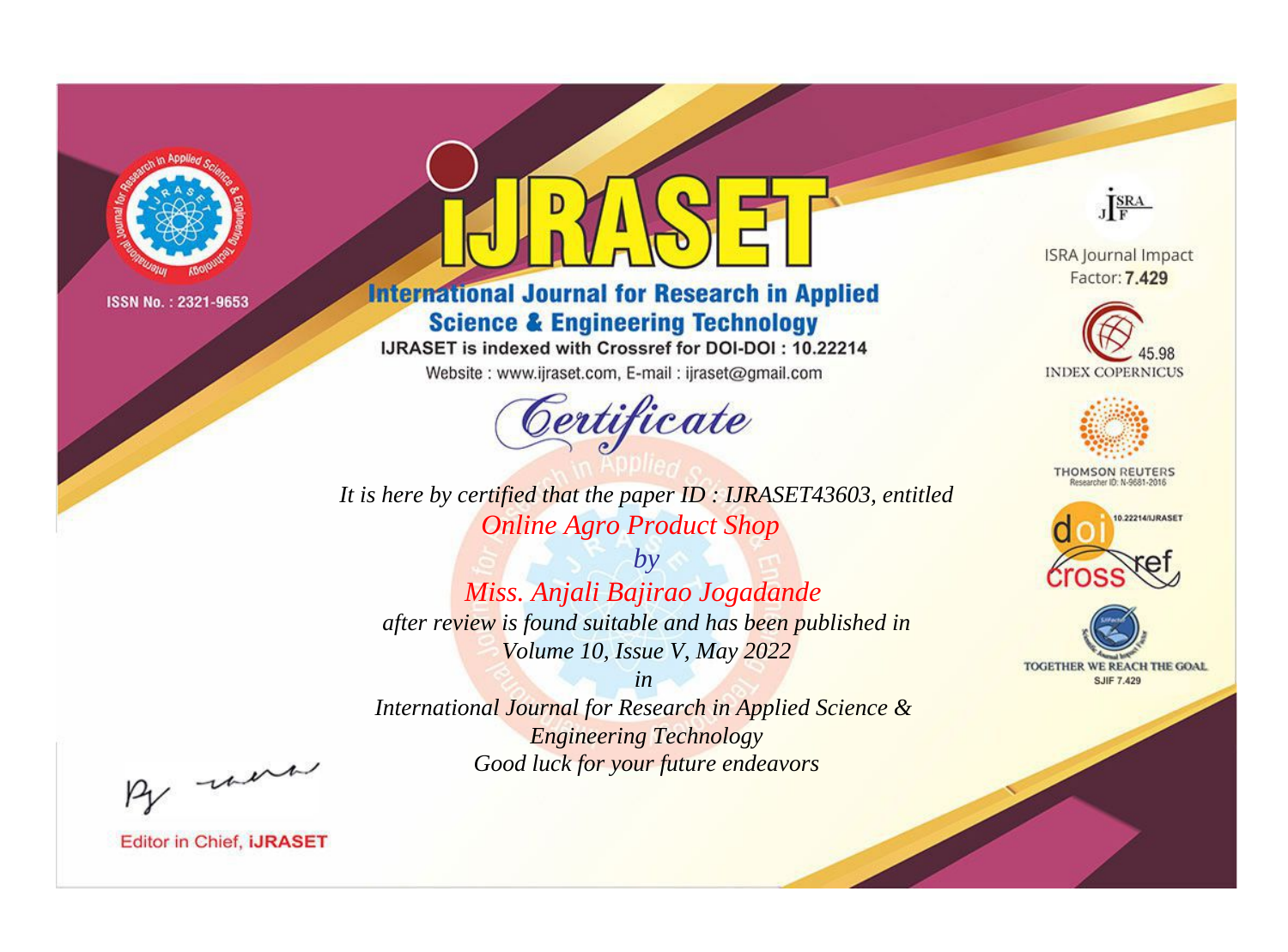

# **International Journal for Research in Applied Science & Engineering Technology**

IJRASET is indexed with Crossref for DOI-DOI: 10.22214

Website: www.ijraset.com, E-mail: ijraset@gmail.com



JERA

**ISRA Journal Impact** Factor: 7.429





**THOMSON REUTERS** 



TOGETHER WE REACH THE GOAL **SJIF 7.429** 

*It is here by certified that the paper ID : IJRASET43603, entitled Online Agro Product Shop*

*by Mr. Harsh Hanmant Bhosale after review is found suitable and has been published in Volume 10, Issue V, May 2022*

*in* 

*International Journal for Research in Applied Science & Engineering Technology Good luck for your future endeavors*

By morn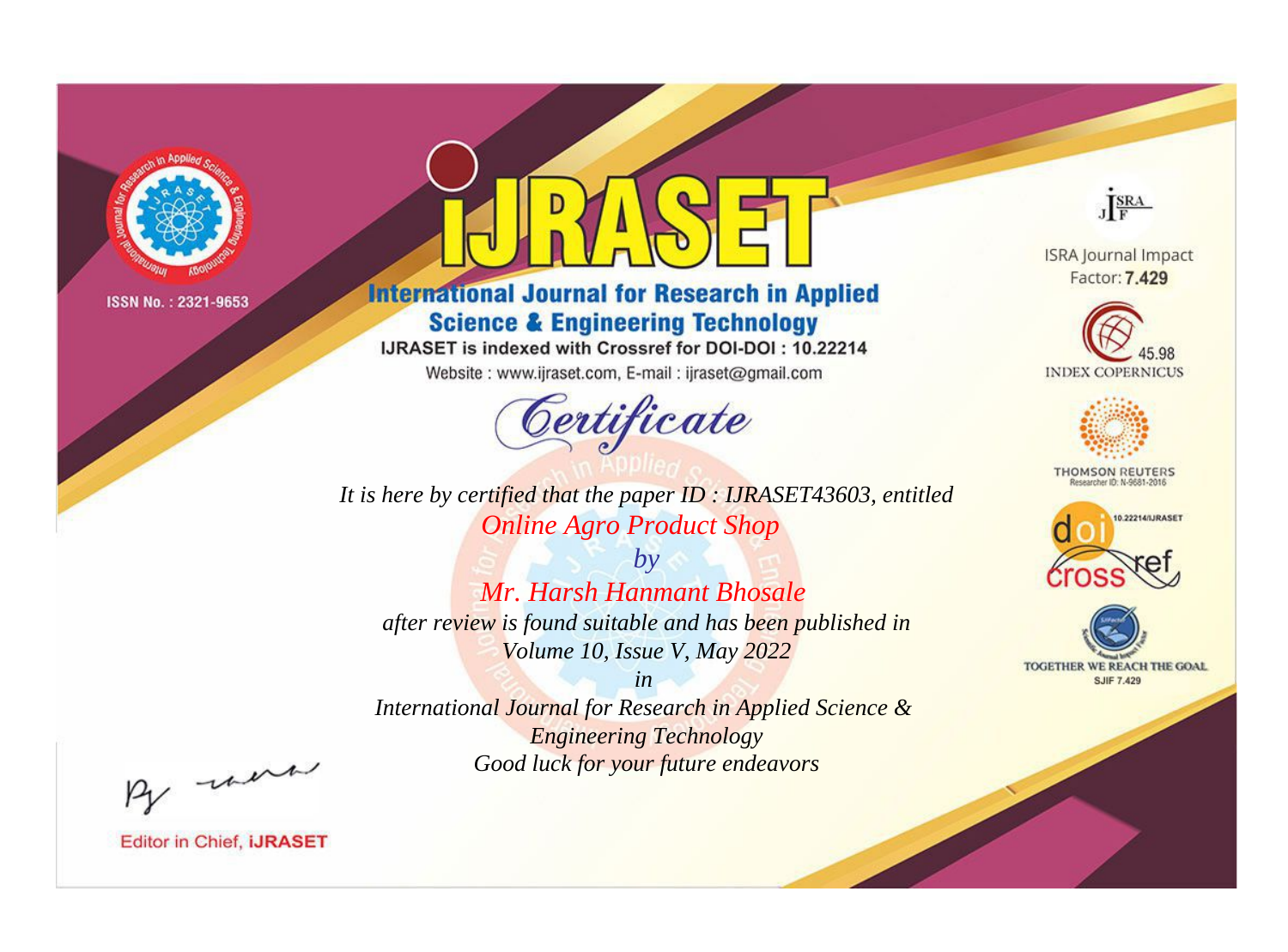

# **International Journal for Research in Applied Science & Engineering Technology**

IJRASET is indexed with Crossref for DOI-DOI: 10.22214

Website: www.ijraset.com, E-mail: ijraset@gmail.com



JERA **ISRA Journal Impact** 

Factor: 7.429





**THOMSON REUTERS** 



TOGETHER WE REACH THE GOAL **SJIF 7.429** 

*It is here by certified that the paper ID : IJRASET43603, entitled Online Agro Product Shop*

*by Mr. Shirinath Jaygonda Patil after review is found suitable and has been published in Volume 10, Issue V, May 2022*

*in* 

*International Journal for Research in Applied Science & Engineering Technology Good luck for your future endeavors*

By morn